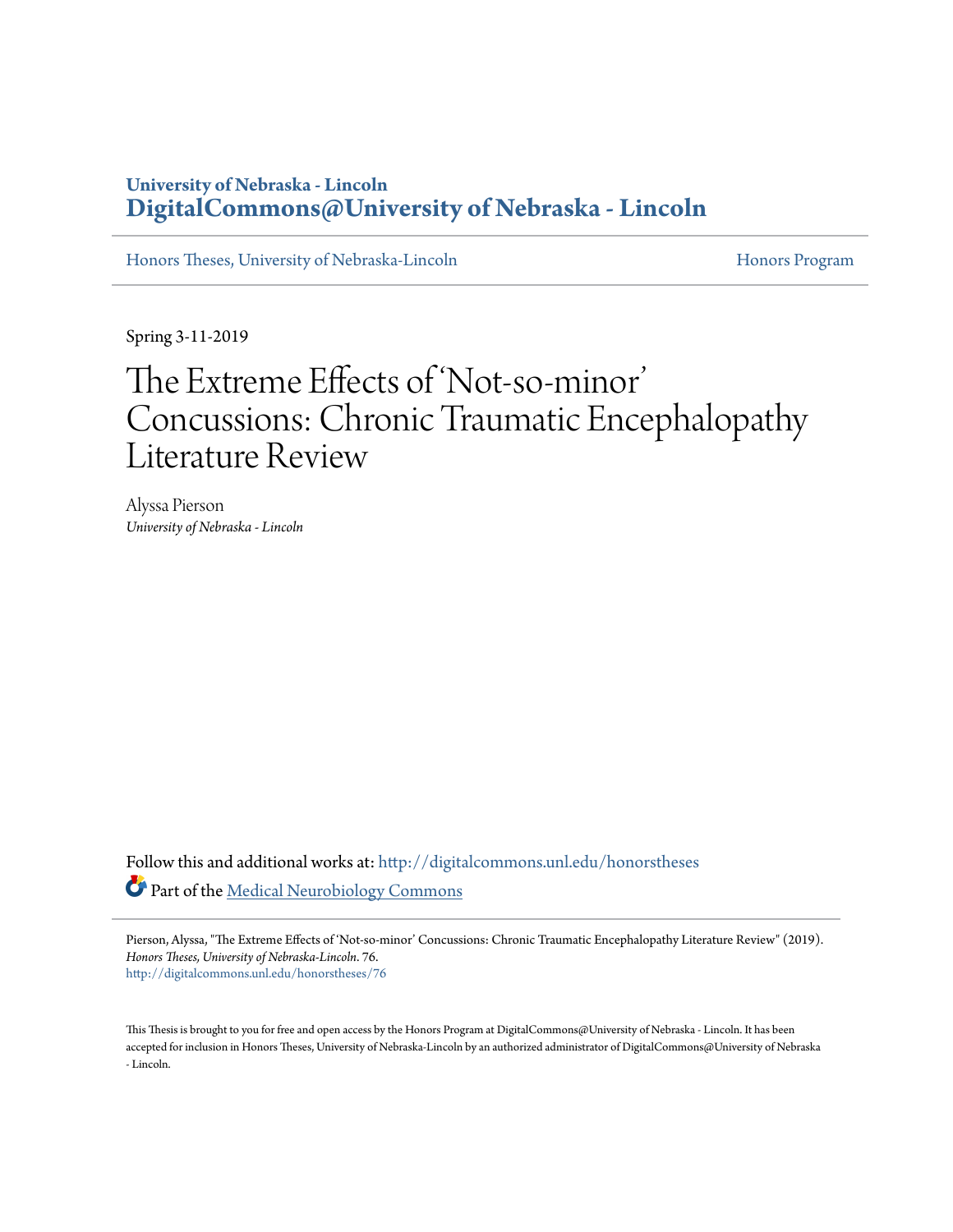The Extreme Effects of 'Not-so-minor' Concussions:

Chronic Traumatic Encephalopathy Literature Review

Alyssa Pierson

University of Nebraska- Lincoln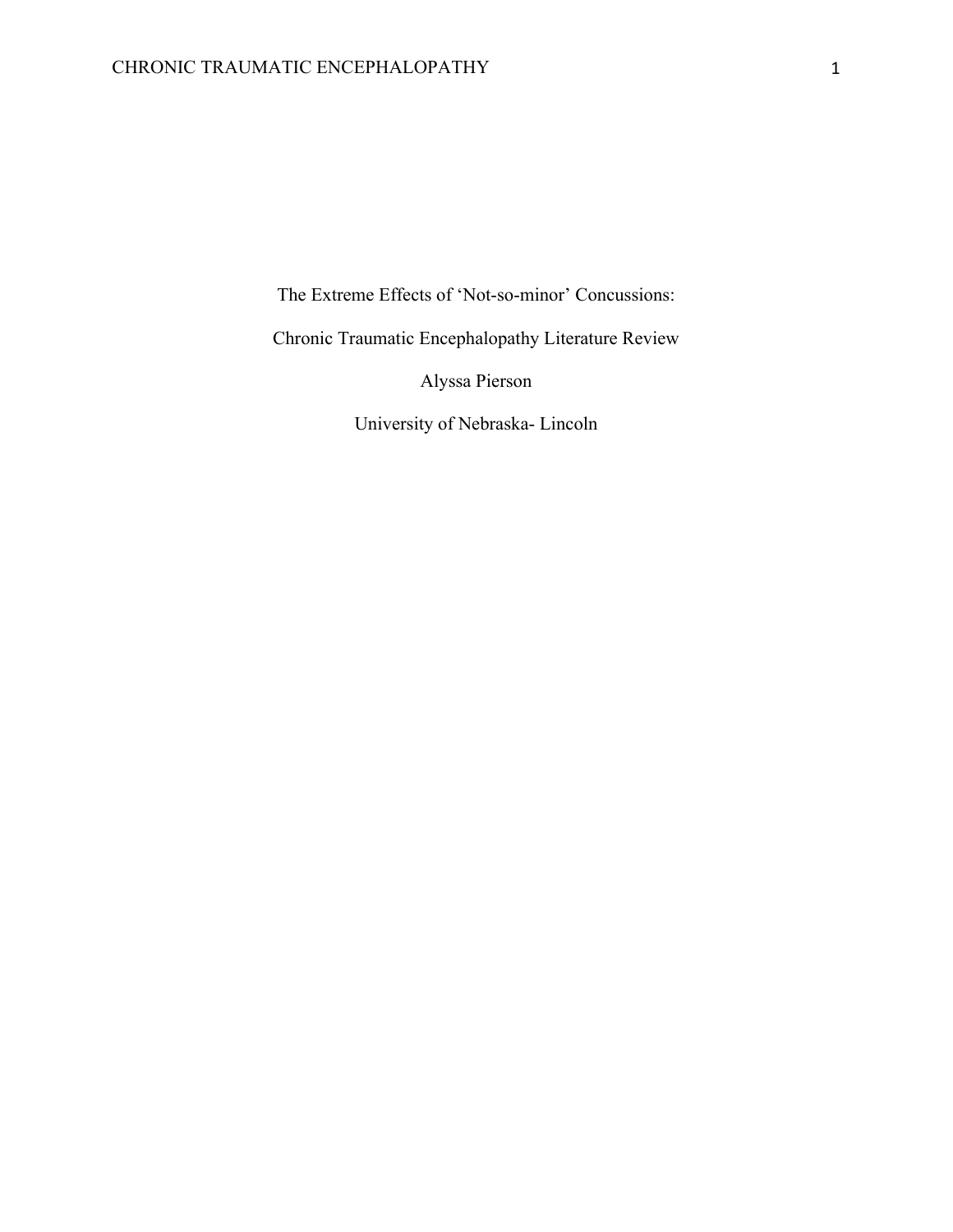#### Abstract

Many of the concerns that people have with chronic traumatic encephalopathy (CTE) have already been researched for almost a century, but recently, there has been a big push in CTE research. Previous research was done on boxing and football and has now expanded to other contact sports and the military. Risk factors for CTE include repetitive head trauma, the Apoe4 allele, and age of first exposure to brain trauma. A wide range of symptoms may present with CTE, from motor impairment to suicidal ideation. It is believed that a biopsychosocial model should be used when approaching the symptoms of CTE patients. Current research is trying to determine the main pathology or pathologies of CTE and have determined that there are both macroscopic and microscopic pathologies. The only definitive cases of CTE have been determined by an autopsy, but with the use of biomarkers and advances in neuroimaging, hopefully CTE can be diagnosed in living persons and work can be done to find a treatment.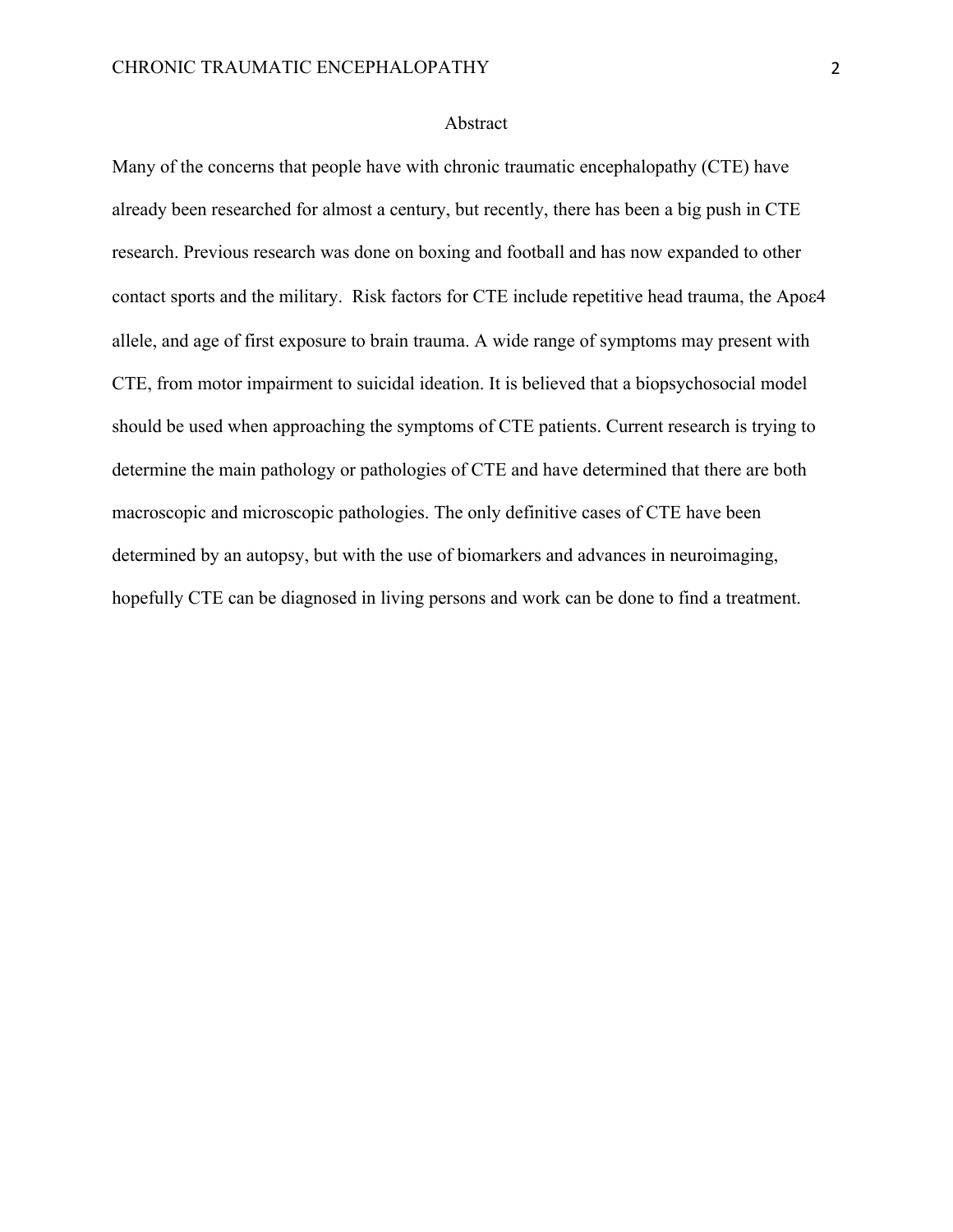# **Background**

The overall concept of chronic traumatic encephalopathy (CTE) and brain trauma dates back almost a century ago. Osnato and Gilberti (1927) are credited with the original concept that chronic neurodegeneration might occur after minor brain trauma. They studied 100 clinical cases of concussions of the brain, which was defined back then as a blow to the head with loss of consciousness with or without posttraumatic amnesia or skull fracture. Through this study, they found that several instances in which the clinical symptoms persisted, and secondary degenerative changes developed, they termed this 'traumatic encephalitis'. The following year, in 1928, Martland studied the effects of repetitive brain trauma in boxers, he called it "punchdrunk syndrome". Boxers did not like the term "punch-drunk syndrome" so it was later named dementia pugilistica, which described a physical-psychic syndrome that accumulated over a lengthy boxing career. (Tharmaratnam et al., 2018). In 1973, Corsellis, Bruton and Freeman-Browne described the clinical and neurological features of 15 retired boxers. The study conducted in 1973 introduced a relatively stereotyped pattern of structural brain abnormalities. These abnormalities included: cerebral atrophy, enlargement of the lateral and third ventricles, thinning of the corpus callosum, cavum septum pellucidum with fenestrations and cerebellar scarring (Corsellis, Bruton, & Freeman, 1973). Currently, many people follow the guidelines set by Omalu and colleagues who were the first to demonstrate the CTE phenomenon in 2005 through a series of case reports based on autopsy findings of deceased players' brains. CTE is currently defined as brain trauma that is either repetitive, episodic, or a single precipitating event, leading to progressive brain neurodegeneration (Tharmaratnam et al., 2018).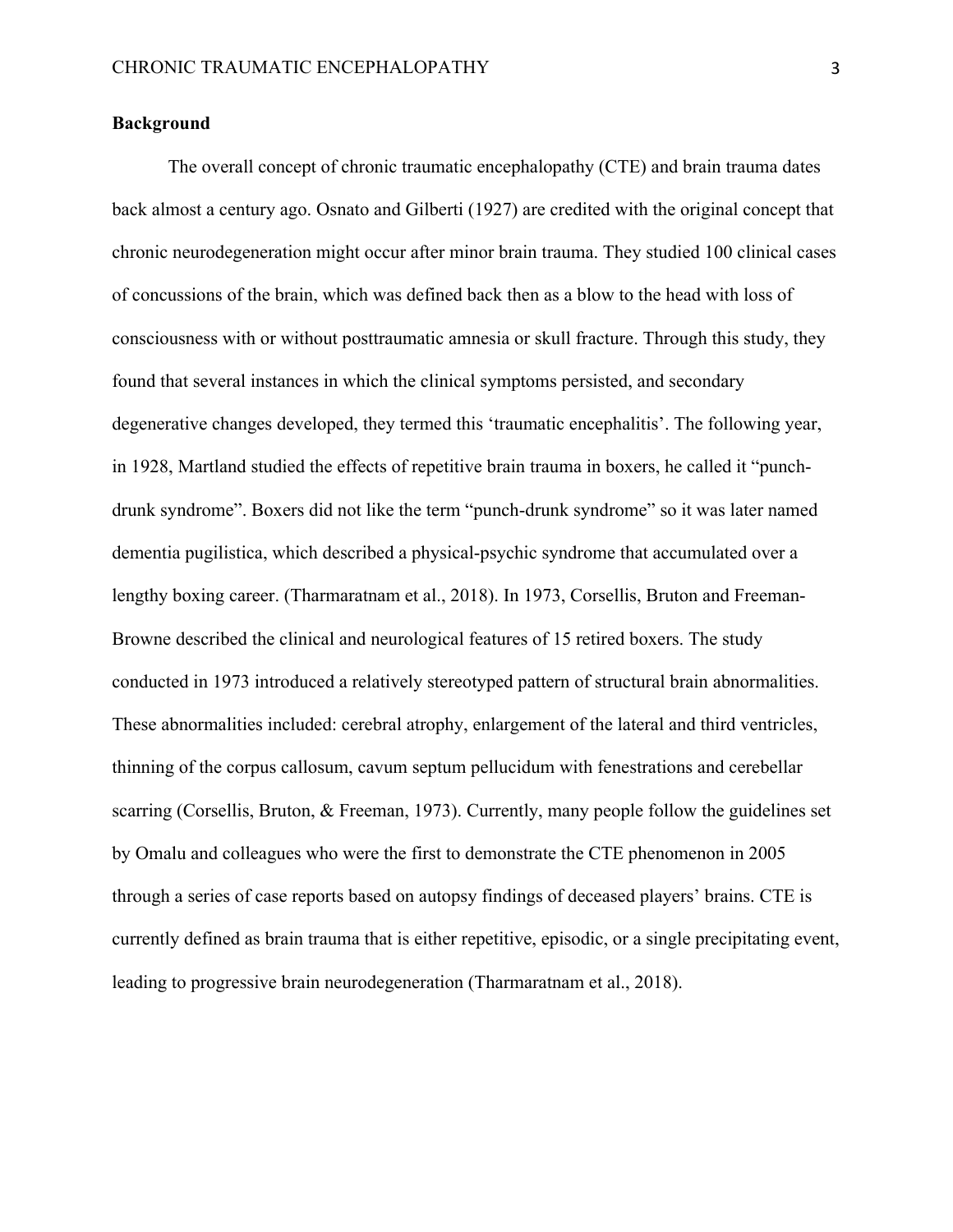# **Epidemiology and Incidence**

Studies aiming to identify the prevalence of CTE in football players have shown remarkable, indisputable findings. In the largest ever case series of CTE, involving 202 deceased former football players, 87% of them had signs of CTE, including 99% ex-NFL players. The magnitude of the disease burden was correlated to level of play, with high school athletes having mild CTE, and NFL players showcasing the most severe form of CTE. In this same study, it was found that Ex-NFL players were also, if over the age of 50, five times more likely to be diagnosed with dementia than the national population averages (Tharmaratnam et al., 2018). The exact incidence of CTE is still unknown but it is believed to be attributed to duration of play, position, sport, age of first exposure, and genetics.

#### **Risk Factors**

The primary risk factor for CTE is believed to be repetitive head trauma, which is very common in football players, especially NFL football players. In a study done on NFL football players, 61% of them have experienced at least 1 concussion within their careers; but, remember that brain trauma without a concussion can also lead to CTE. In general, most people recover from a single head impact with no CTE, however, experiencing 3 or more concussions is correlated to an increased risk of prolonged symptoms. In a sample of 1721 cases of contact sport athletes, CTE was reported to be found in 32% of the cases, whereas no cases of CTE was found in patients with no prior brain trauma in the control group. This suggests that participating in contact sports is a predisposing risk factor in the development of CTE (Tharmaratnam et al., 2018).

Research has shown that there may be a genetic susceptibility risk factor for CTE. There is an apolipoprotein (Apoe), a 34-kDa glycosylated protein, that is implicated as the primary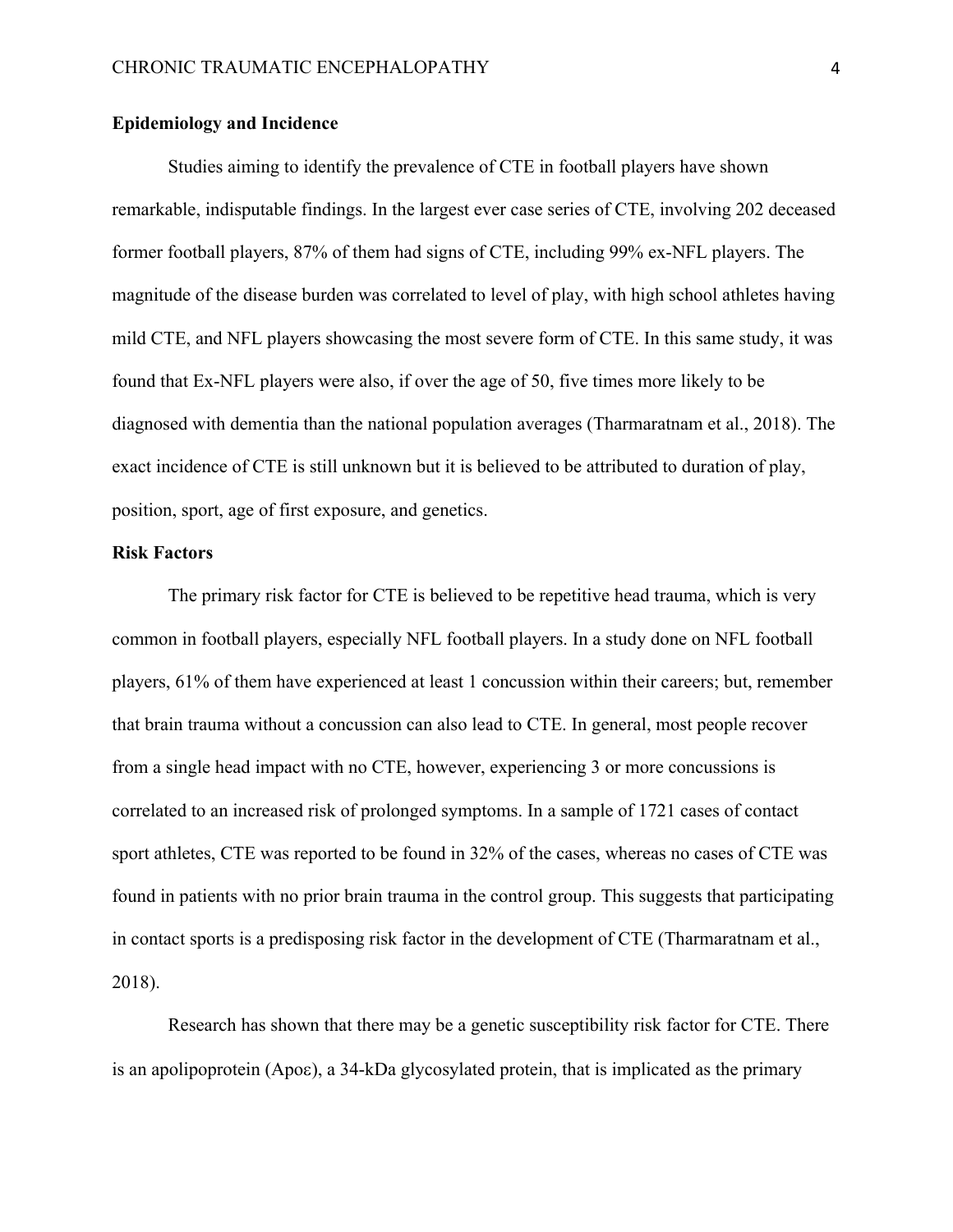source of cholesterol transport in the brain for neuronal repair. Individuals possessing Apoe4 allele have been shown to have an increased risk of poor functional outcome. Compared to other isoforms, the Apoe4 variant has been associated with longer recovery times from neurotrauma, increased injury severity, and greater cognitive deficits in football players (Tharmaratnam et al., 2018).

Another risk factor is age of first exposure (AFE) which is associated with neurological and psychiatric dysfunction later in life. Ages 9-12 have been identified as key periods corresponding to peak gray and white matter volumes and neurological maturation of the hippocampus and amygdala. AFE <12 was associated with more than double the risk of cognitive impairment later in life, which included impairments in correlates of apathy and depression, but not cognition (Tharmaratnam et al., 2018).

# Mechanisms of Injury

The literature to date is not sufficient to determine whether the development of CTE is associated with head injury frequency or head injury type (Aldag et al., 2017). It has been demonstrated that brain trauma without concussion can also lead to CTE. Over time, tau oligomers develop into paired helical, and straight filamentous neurofibrillary tangles (NFTs), which interfere with white matter tracts in the brain and cause signaling and communication abnormalities through denervation injury (Tharmaratnam et al., 2018). The increased bloodbarrier permeability is due to the inflammatory state which activates cytokine and chemokines, allowing unwanted chemicals and hormones in.

# **Symptoms**

Clinical symptoms associated with CTE include chronic psychiatric illness, headache, cognitive dysfunction, motor impairment, irritability, aggression, episodic memory impairment,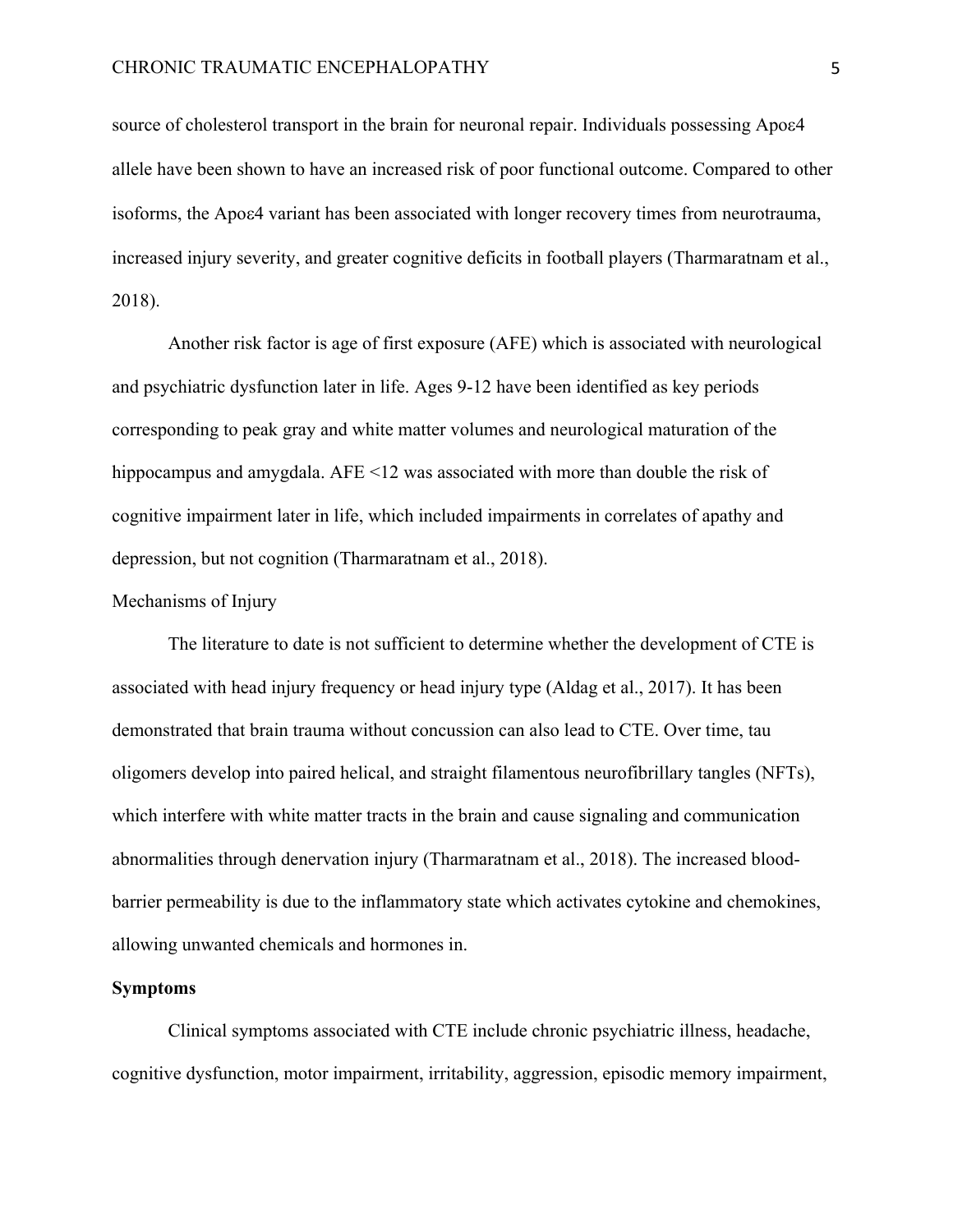suicidal ideation, rampant mood fluctuations and depression (Aldag et al., 2017). Usually, behavioral and mood changes appear before the onset of neurocognitive decline; with the most commonly described behavioral features including explosivity, impulsivity, and hopelessness followed by suicidality and anxiety (Asken et al., 2016). In 2014, Montenigro and colleagues coined the term "traumatic encephalopathy syndrome" (TES) along with various TES subtypes. They included five general criteria derived from calculated prevalence of cognitive and emotional deficits across reported cases of CTE, three core clinical features, and nine supportive features (Asken et al., 2016). The most recent rendition of TES has different requirement and was established by Reams and colleagues. This new criterion requires persistence of symptoms for at least two years, a history of head trauma exposure, delayed onset following head trauma, progressive course, and formal neuropsychological testing corroborating self- or observer-report of cognitive dysfunction in the executive, visuospatial, memory, and/or language domain(s) (Asken et al., 2016). Symptoms do not present immediately and typically occur in midlife, usually decades after the original injury. On average, symptom onset usually occurs around 8 years after retirement, but it is unclear why this latency period exists. Some researchers believe that it is a result of tau propagation from focal to widespread areas, as a consequence of progressive axonal disruption.

# **Pathologies**

The neuropathology of CTE is usually looked at in two different categories: macroscopic and microscopic. The macroscopic changes that are seen are commonly found in the advanced forms of CTE and rarely manifest in the early stages. Macroscopically, there may be cerebral atrophy, reduced brain mass, enlarged lateral and third ventricles, cavum septum pellucidum, pale locus coeruleus, and diencephalon atrophy (Tharmaratnam et al., 2018). The microscopic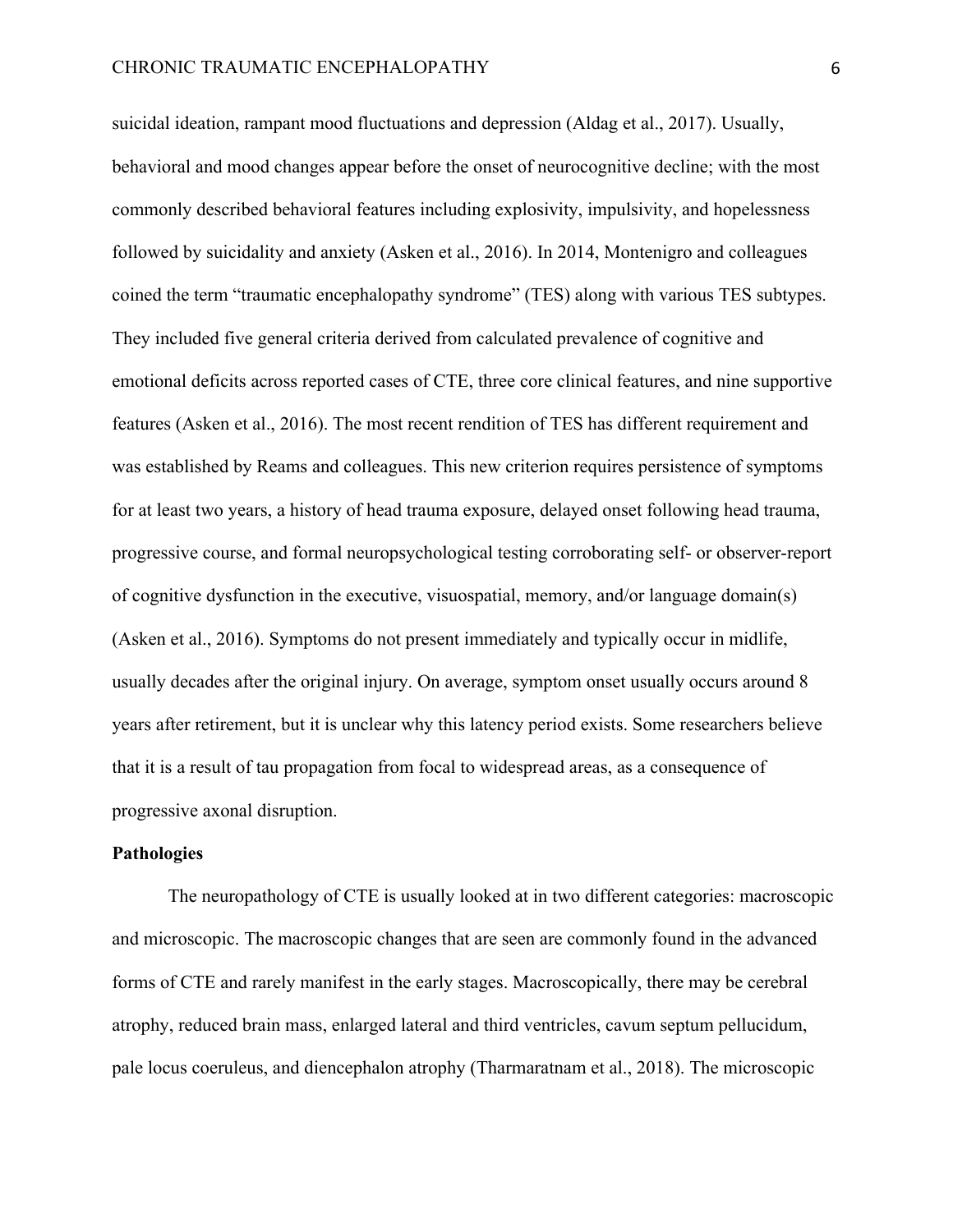pathologies are more debated and are multifactorial, they include tau protein aggregation, transactive response DNA-binding protein (TDP-43), beta-amyloid plaque  $(A\beta)$ , and neuroinflammation. Tau progression is classically found in the perivascular spaces around the blood vessels, deep in the cortical sulci (Tharmaratnam et al., 2018). The perivascular accumulation of hyperphosphorylated tau (p-tau) at the depths of cortical sulci is thought to be unique to CTE and has been proposed as a diagnostic requirement of CTE. The normal function of tau protein is to stabilize microtubules; however, aberrant p-tau causes the formation of protein aggregates and NFTs, which may contribute to the development of CTE (Lucke-Wold et al., 2014). TDP-43 functions as a transcriptional regulator in the central nervous system and this pathological feature is not unique to CTE, it is also observed in other neurodegenerative diseases (Armstrong 2009; Bosque, Boyer, & Mishra 2013). TDP-43 is a ubiquitously expressed nuclear protein and has a high binding affinity for either TG repeats in DNA or UG repeats in RNA. It is commonly found co-localized with p-tau NFTs (Tharmaratnam et al., 2018). TDP-43 bound to (UG)n elements at the 3'-UTR of tau mRNA and promoted its instability, resulting in a negative regulation of tau expression (Gu et al., 2017). Phosphorylated TDP-43, previously identified as the common pathologic proteinopathy linking frontotemporal dementia (FTD) and amyotrophic lateral sclerosis (ALS) is found in more than 80% of CTE cases (McKee et al., 2016). As tau and TDP-43 deposition increases, it has been shown that there is a parallel increase in axonal pathology and loss (Stein, Alvarez, & McKee 2014). Beta-amyloid plaque may be found in a diffuse pattern in sporadic loci or none at all, so it is not a tell-tale sign of CTE. Neuroinflammation is associated with microglial and astroglial activation, potentially playing a role in long-term neurodegeneration (Faden, Wu, Stoica, & Loane 2015).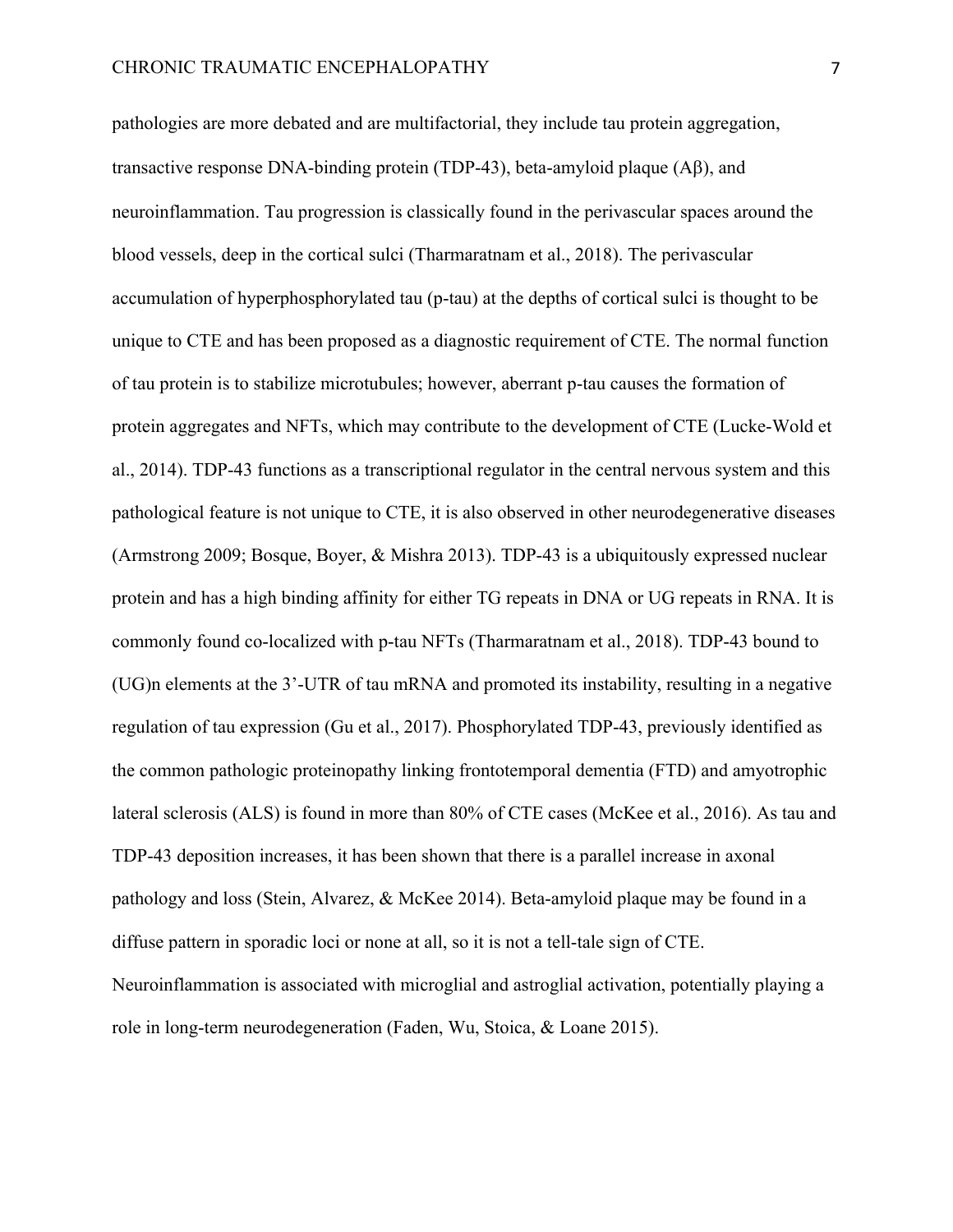There are four phenotypes that were proposed by Omalu and co-workers (Omalu et al., 2011) that were thought of as parallel pathologies. Phenotype I has sparse to frequent NFTs and neuritic threads (NTs) in the cerebral cortex and brainstem. Phenotype II also includes NFTs and NTs in the basal ganglia and cerebellum in addition to diffuse amyloid plaques. Phenotype III has a combination of moderate to frequent NFTs and NTs predominately in the brainstem with absent to sparse NFTs and NTs in the cerebral cortex and basal ganglia with none in the cerebellum. Phenotype IV is a combination of absent to sparse NFTs and NTs in the cerebral cortex, brainstem, and basal ganglia, an absence of NFTs and NTs in the cerebellum, and an absence of diffuse amyloid plaques in the cerebral cortex.

Although the process begins focally, it gradually spreads to involve widespread regions of the brain including the frontal and temporal lobes, medial temporal lobe, diencephalon, and brainstem. McKee and colleagues (2013) determined that CTE could be classified into four pathological stages based on a stereotyped pattern of structural change and tau pathology. Stage I brains are grossly unremarkable, although mild enlargement of the frontal horns of the lateral ventricles may be found occasionally. Microscopically, there are isolated perivascular foci of ptau NFTs, neurophil threads and astrocytic tangles. This is most commonly seen at the depths of cerebral sulci of the superior, dorsolateral, lateral, and inferior frontal cortices. P-tau-positive astrocytes are usually found in the subpial region directly overlying the perivascular foci. In stage II, macroscopic abnormalities are found in approximately one-half of the cases, including mild enlargement of the frontal horns of the lateral ventricles and third ventricle, a cavum septum, and pallor of the locus coeruleus and substantia nigra. Microscopically, multiple foci of tau pathology are found at the depths of the sulci commonly in the superior, dorsolateral, lateral and inferior frontal, the anterior inferior and lateral temporal, inferior and superior parietal,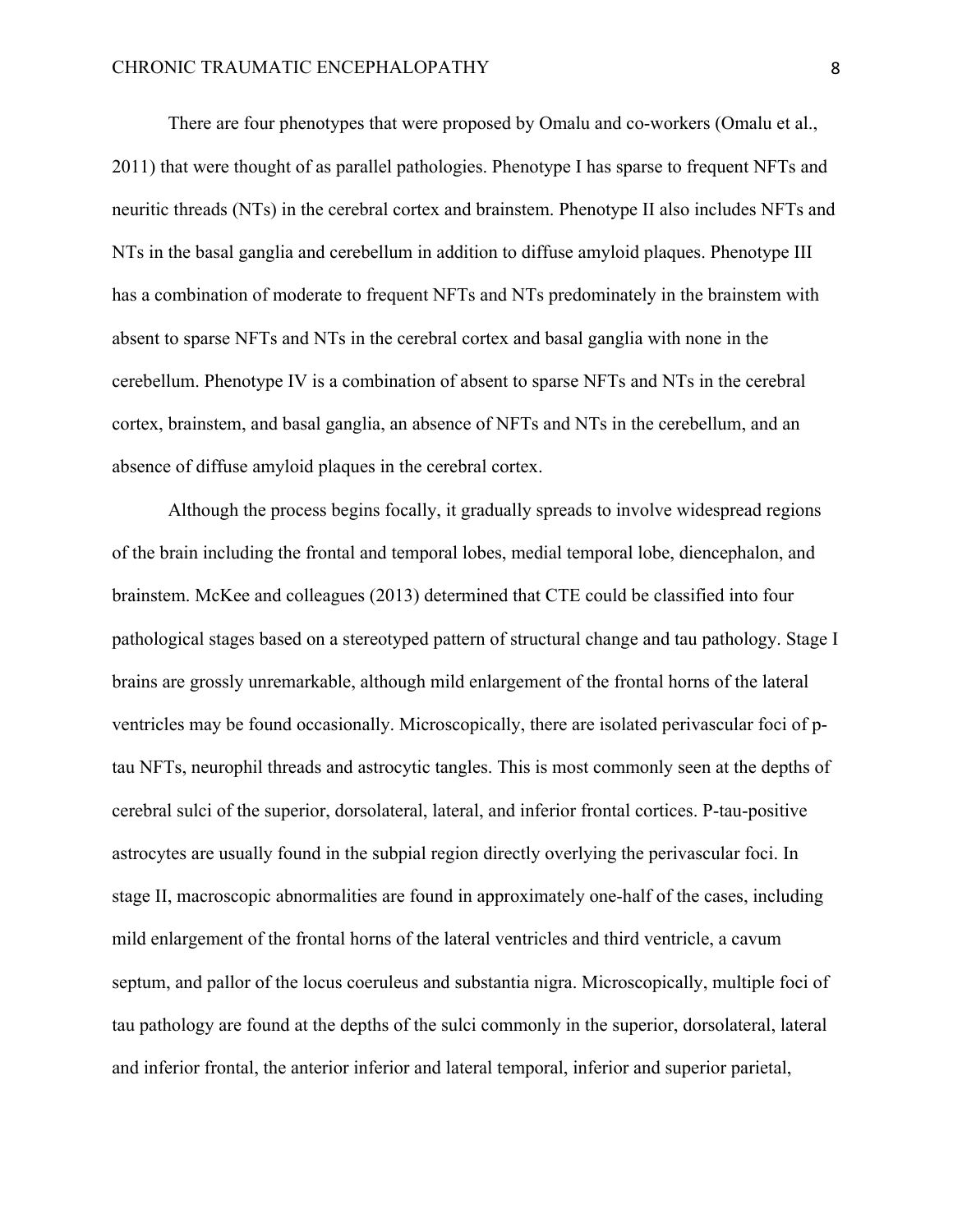insular and septal cortices. Deep structures such as the substantia nigra, dorsal and median raphe and thalamus show mild neurofibrillary degeneration. Beta-amyloid pathology is not found in stage II CTE. Most stage III cases of CTE show a reduction in brain weight, mild atrophy of the frontal and temporal lobes and enlargement of the lateral and third ventricles. Microscopically, NFTs are present diffusely in the frontal, temporal and parietal cortices and are most concentrated around small vessels and at the depths of sulci. The majority of cases show TDP-43-positive neurites and inclusions in the cerebral cortex, medial temporal lobe, diencephalon and brainstem. Although most stage III cases of CTE show no beta-amyloid deposition, sparse diffuse and neuritic beta-amyloid plaques are found in approximately 13%. Brain weight in stage IV is significantly decreased, there may be marked global atrophy of the brain. There is usually pronounced atrophy of the frontal and temporal lobes, medial temporal lobe and anterior thalamus. The hypothalamic floor is thinned, mammillary bodies are darkly discolored and atrophied, and there is marked enlargement of the lateral and third ventricles. Approximately two-thirds of subjects will have septal abnormalities including cavum septum, fenestrations, or absence. Microscopically, there is widespread neuronal loss, as well as severe tau deposition, as clusters of glial tangles and small NFTs in a patchy irregular distribution throughout frontal, temporal and parietal cortices. NFTs are found widely distributed throughout the hippocampal formation including the dentate gyrus, CA3, CA2, and CA4 regions. The CA1 region is typically severely sclerotic, with few remaining neurons. The fourth stage generally involves the cerebellum where there is marked loss and distortion of axons throughout the cerebral and cerebellar white matter. TDP-43 deposition is severe and widespread with dense accumulations of dot-like and thread-like inclusions in neurites and intro-neuronal cytoplasmic inclusions in all cases (McKee et al., 2013).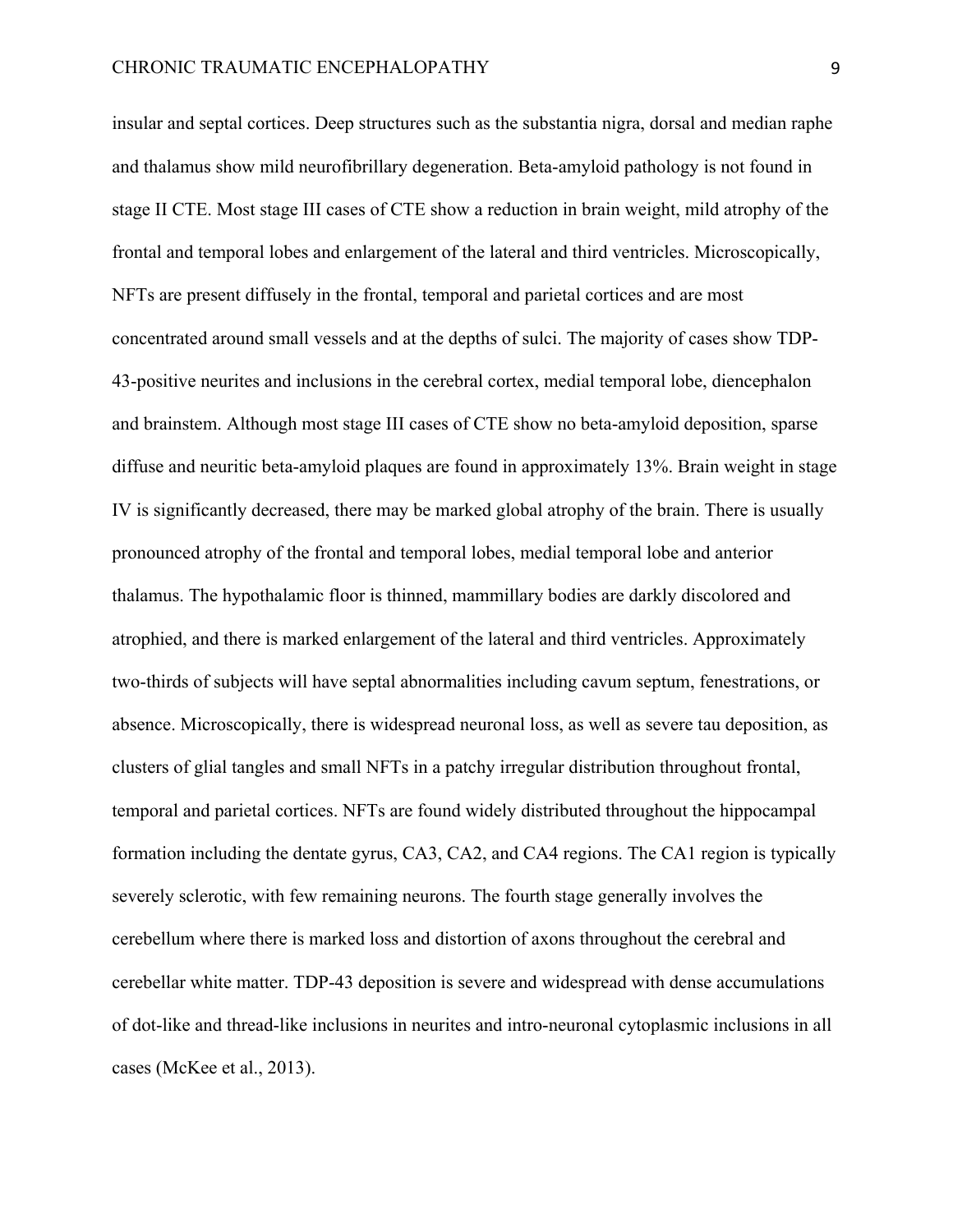# **Biopsychosocial Model Approach**

Many researchers believe that to obtain a more comprehensive diagnosis, a biopsychosocial model should be applied. Existing research has examined convenient samples of athletes who donated their brains and were experiencing clinical symptoms prior to their deaththis has unfortunately led to misleading headlines about the risk of developing CTE pathology and estimates of its prevalence which are almost certainly inflated (O'Keefe 2015)**.** Attribution of pathological burden and symptom expression needs to be considered in a broad biopsychosocial explanatory framework that incorporates these factors in the casual model instead of focusing only on a history of repetitive brain trauma as the sole causative factor in the development or degree of CTE symptoms (Asken et al., 2016).

The environment a particular person develops in may have a large impact on their behavior or psyche. Disadvantaged SES predisposes to increased aggression and higher susceptibility to depression, two symptoms also seen in CTE (McLoyd 1997). Interaction of SES and prenatal development, as well as delayed development, could affect cognitive and neural functioning into adulthood as well.

Some research takes normal aging into account, and compares CTE to the normal aging brain, but a lot of the effects seen in CTE are also found in normal aging. Structural brain changes associated with normal aging are well-known and include neurofibrillary tangle (NFT) development, decreased grey and white matter volume, increased ventricular volume, increased white matter hyperintensities on MRI, and default mode network (regions of highly correlated functional activity) dysfunction on MRI as well (Andrews-Hanna et al. 2007). Decreased white matter integrity is also associated with slowed processing speed and impaired executive function (Asken et al., 2016). NFT deposition accompanies the normal aging process and the recently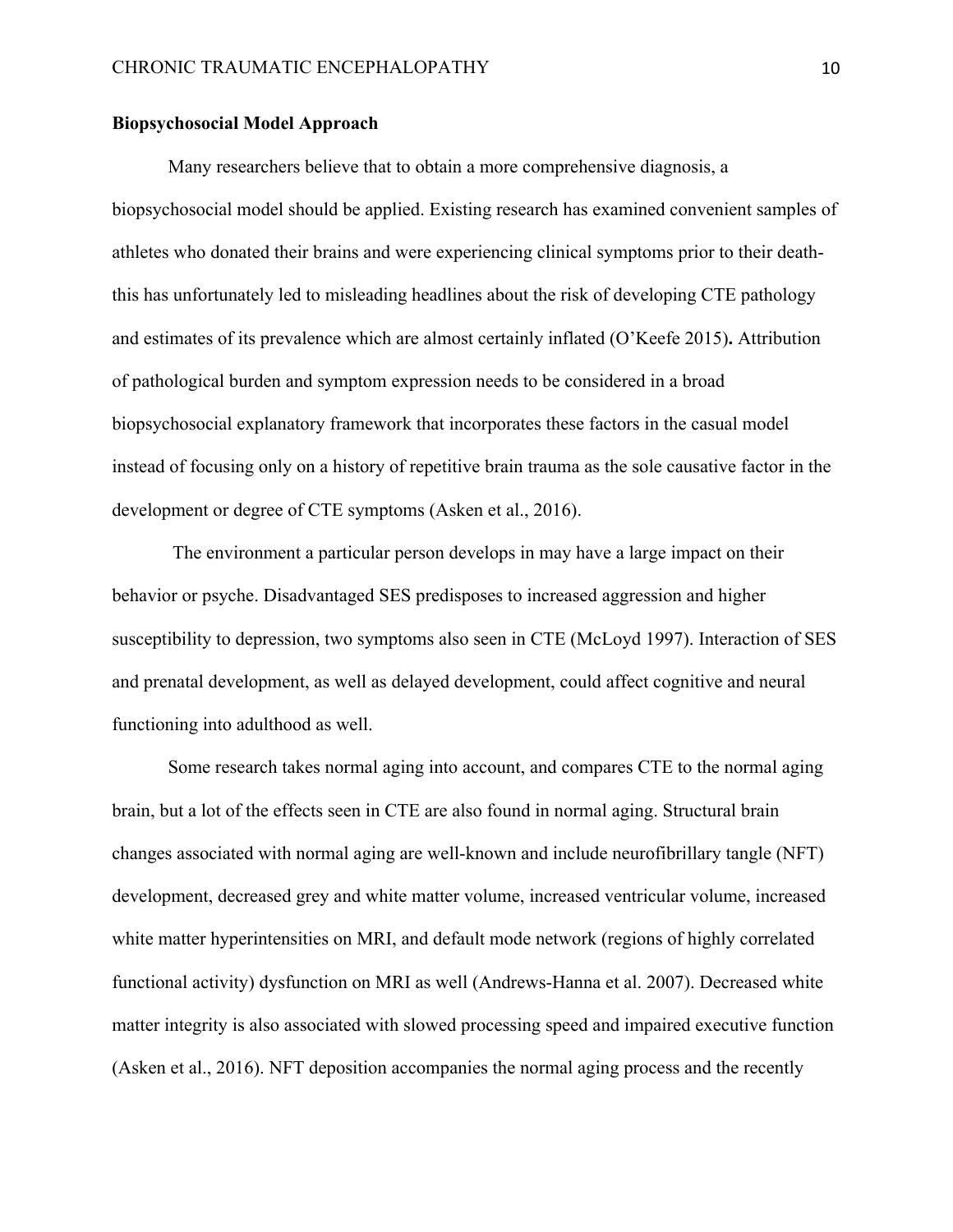proposed "primary age-related tauopathy" (PART) describes the continuum of severities with and without associated cognitive changes (Crary et al. 2014) However, the unique distribution of tau deposition in the perivascular spaces of cortical sulci described in CTE differentiates CTE from PART, which is associated with NFT formation in the medial temporal lobe and several subcortical nuclei. So, contrary to other research, the pathological features of CTE do not represent normal or accelerated aging.

Sleep disturbances may also impact the behavior of a particular person. Sleep is very important, recent evidence indicates that sleep enhances the clearance of metabolic waste products from interstitial space in the brain via the "glymphatic system (Xie et al. 2013). The glymphatic system is thought to rely on the sleep state to relax interstitial spaces enabling cerebrospinal fluid (CSF) and interstitial fluid (ISF) to move through and clear metabolic waste (Jessen, Munk, Lundgaard, & Nedergaard, 2015). Interstitial space actually expands by up to 60% during sleep which accelerates the flow of fluids through the glymphatic system. Disruption to this system may be particularly relevant to collision sport athletes, who are likely to consistently accumulate metabolic waste from concussive and subclinical brain insults, including beta-amyloid from recurrent trauma (Giza and Hovda 2014). In many cases, sleep is disturbed after a concussion and disordered sleep can be a significant factor in the development of a wide range of cognitive, mood, and behavioral problems.

#### **A Case Study**

A case study was reported by Mez et al. in 2016 of a 25-year-old Division I college football defensive linebacker and special teams player. He began playing football at the age of six and stopped playing at the beginning of his junior season of college because of the ongoing symptoms he experienced. In his football career, he experienced more than 10 concussions, the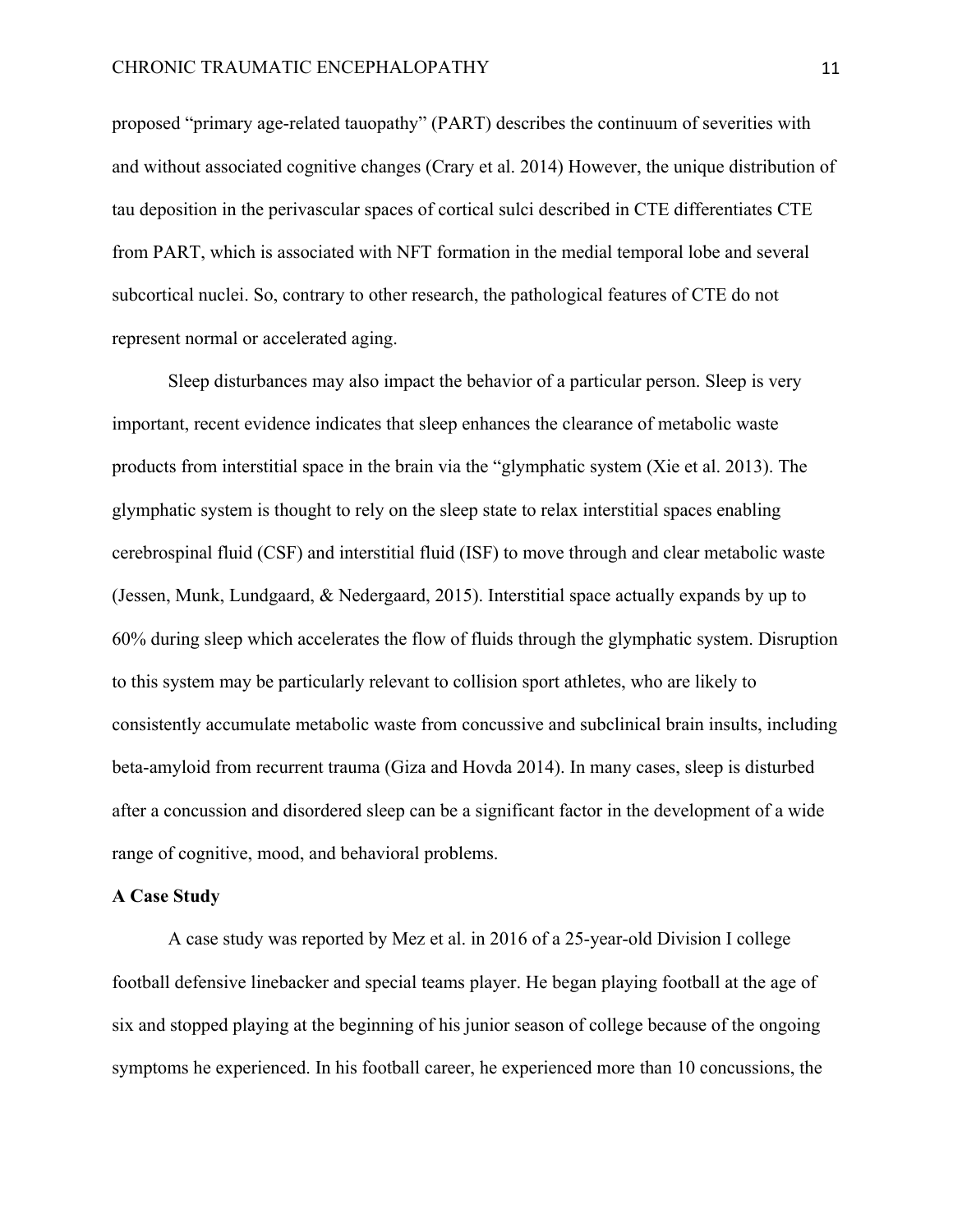first of which occurring at age eight. Although CTE was considered, the lack of delay in symptom onset, his young age and his family history of depression were the reasons against CTE as a primary diagnosis for his death. Focal lesions of CTE have been found in athletes as young as 17 years; however, widespread CTE pathology is unusual in such a young football player. Prospective studies that include neuropsychological testing with imaging and fluid biomarkers will be essential to future improvement in diagnosing CTE in living patients.

# **Prevention**

Currently there are no treatments for CTE, primarily because CTE hasn't been diagnosed in a living person yet. Without treatment strategies available, it is important to prevent severe head injuries to mitigate CTE. Protective head gear is important in protecting against penetrating injuries, skull fracture, and intracranial hemorrhage, but they do not appear to mitigate the incidence or severity of sports-related concussions (Harmon et al., 2013). It is important to understand that repeated blows to the head without a concussion can still lead to CTE, kids need to be protected from this rick factor. Putting kids into non-contact sports will help mitigate the incidence of blows to the head, concussions and CTE.

## **Future Research**

Neuroimaging using positron emission tomography (PET), diffusion tensor imaging (DTI), functional magnetic resonance imaging (fMRI) may lead to the diagnosis of CTE in living patients. One approach is the depletion of molecules associated with CTE pathology (e.g., tau, A $\beta$ ). The second approach is detecting structural or molecular changes as associated with head injury, which is thought to contribute to the development of CTE (Aldag et al., 2017). PET can detect the presence and distribution of specific molecules using trace amounts of radioactive ligands that bind to molecules of interest. Investigators are developing PET radioligands to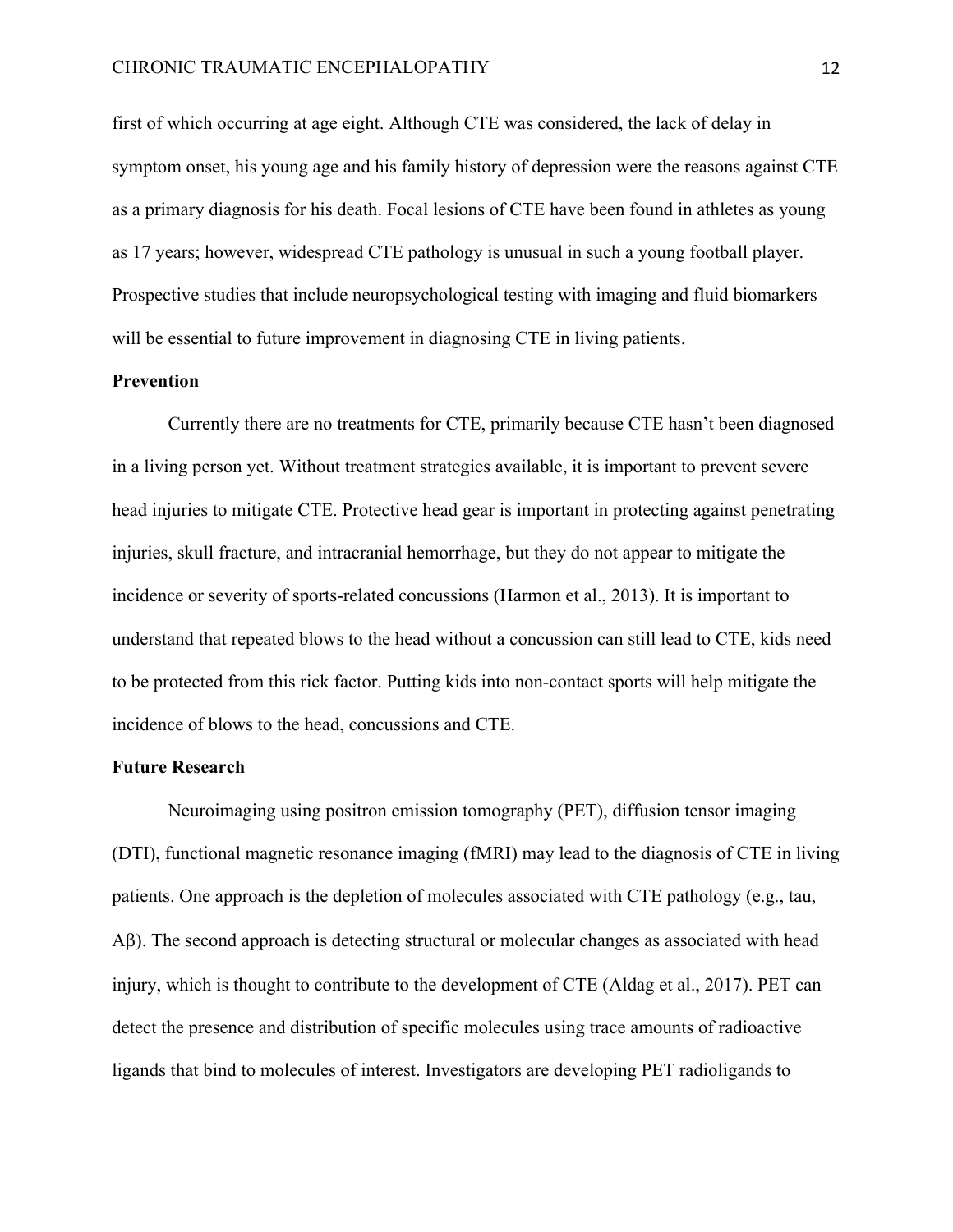image pathology associated with CTE, such as aggregations of tau and  $\overrightarrow{AB}$  (Villemangne  $\&$ Okamura 2014; Barrio et al., 1999). Several PET radioligands targeting tau have shown potential as CTE biomarkers, some are even in clinical trials. Some challenges with PET are that p-tau aggregates are expressed intracellularly, which requires the corresponding imaging ligand to cross the blood brain-barrier and cell membrane (Villemagne, Fodero-Tacoletti, Masters, & Rowe 2015). DTI revealed significant white matter changes in a high school contact sport athlete after a single concussion and have supported a link between axonal abnormalities and executive impairment after traumatic brain injuries (Bazarian et al., 2012; Lipton et al., 2009). Researchers have used functional magnetic resonance imaging (fMRI) to evaluate functional disruptions in both concussive and subconcussive injury groups, even in the absence of overt clinical symptoms (Talavage et al., 2010).

Biospecimen-based biomarkers would be able to provide a more accessible, costeffective, and deployable method for identifying CTE *in vivo* than neuroimaging modalities. Neuroimaging modalities are resource dependent, very expensive, and located in fixed buildings. Cerebral spinal fluid has been thought to be a prime biospecimen, but some challenges have been met, and not overcome. Although CSF is considered a potential source of TBI biomarkers given its direct contact with the brain and nervous system, the lumbar puncture required to sample CSF poses many disadvantages (Turner et al., 2013). Blood plasma has less risks than CSF lumbar punctures, but there are still some drawbacks including: dilution of the brain-specific protein by the large volume of plasma and in the extracellular fluid of peripheral organs, degradation of the biomarker candidate by blood proteases, clearance of the protein by hepatic metabolism or renal excretion, and analyses of brain proteins in blood that can be confounded by release of the same protein from peripheral tissues (DeKosky, Blennow, Ikonomovic, & Gandy 2013).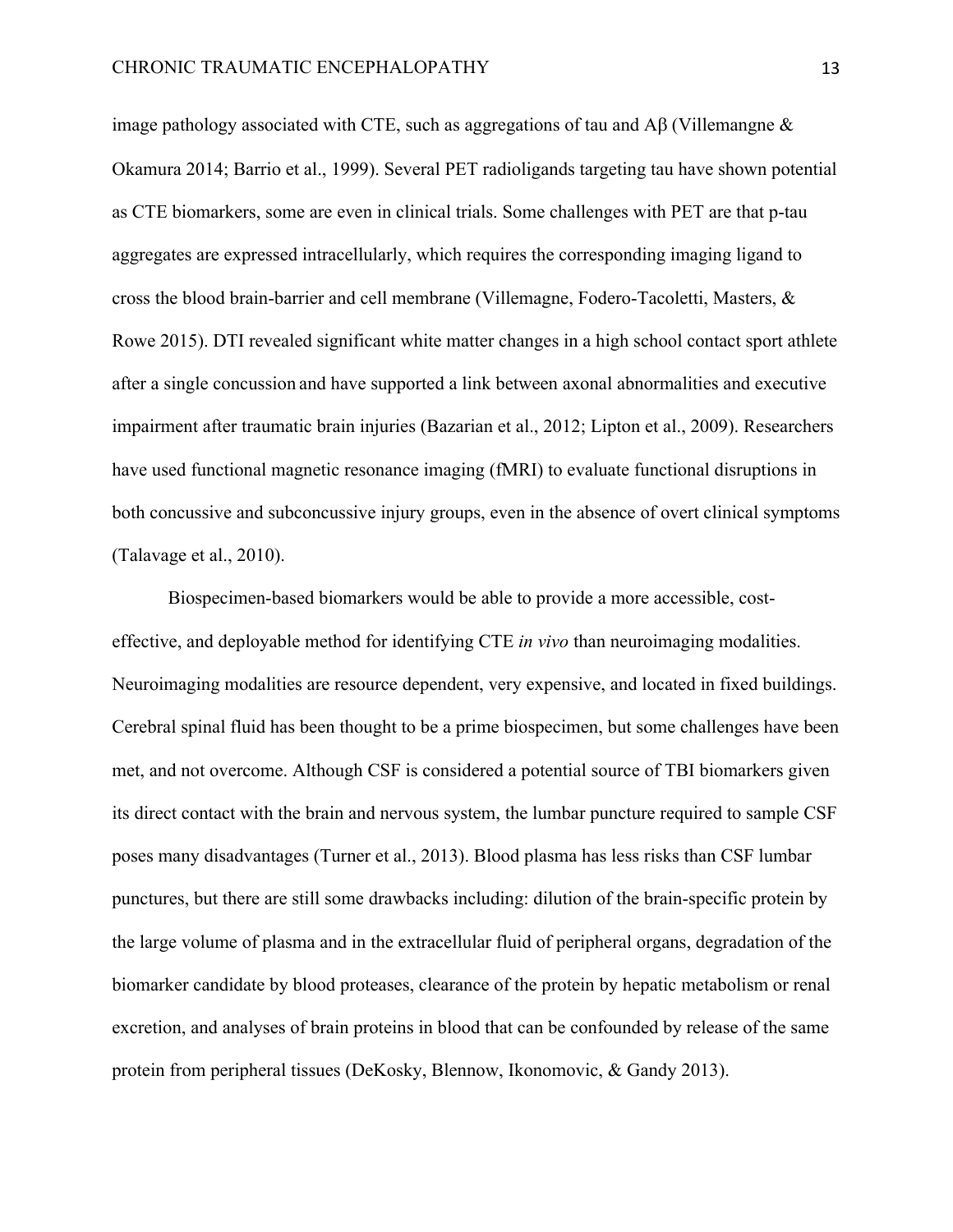Currently, a definitive CTE diagnosis has only been confirmed with a post-mortem autopsy and immunohistochemistry for p-tau. It is believed that in the future, the use of biomarkers in along with diagnostic imaging such as PET and MRI will offer a promising opportunity for early diagnosis, monitoring of progression, and timely therapeutic interventions (Tharmartnam et al. 2018).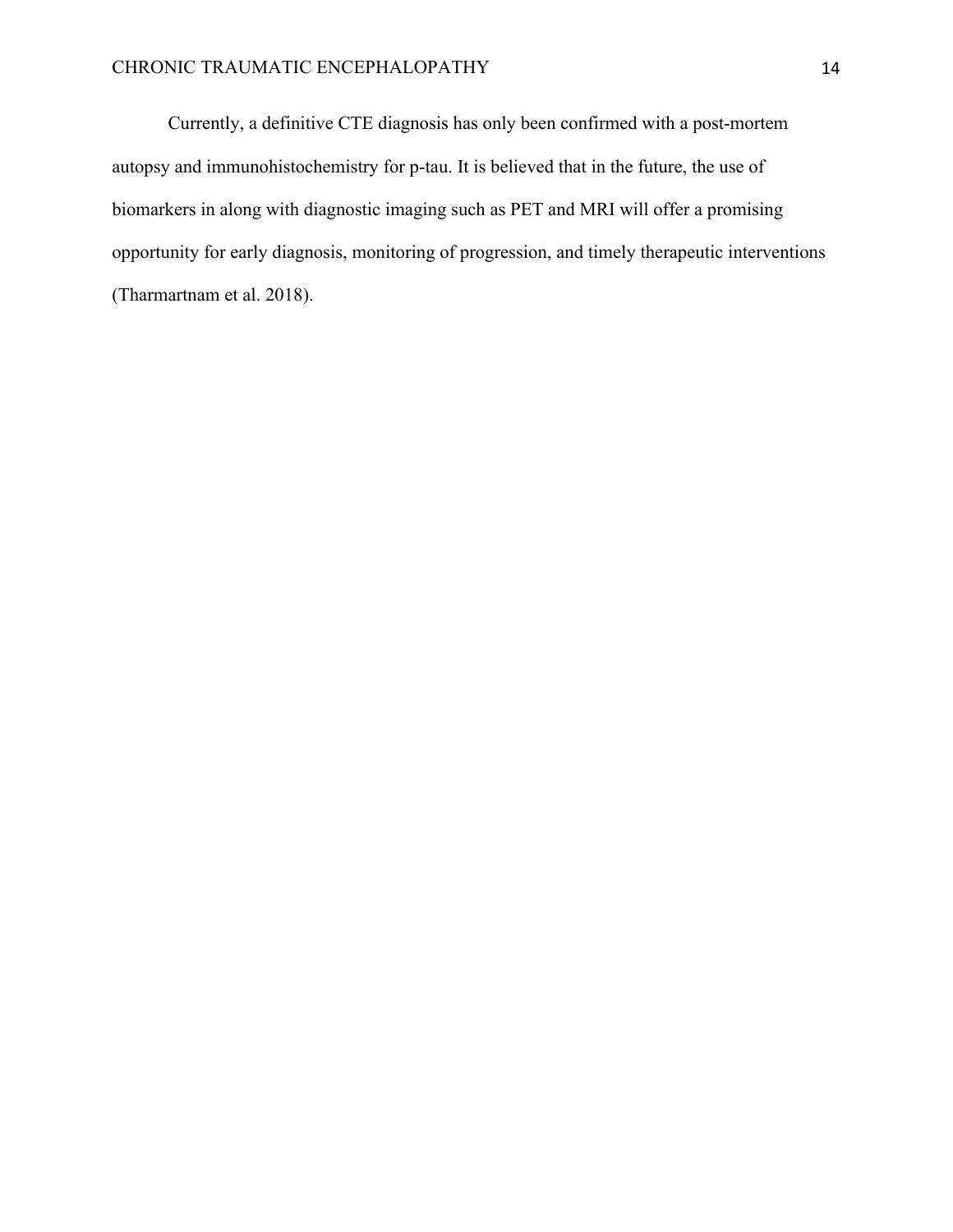# References (80)

- Aldag M, Armstrong RC, Bandak F, Bellgowan PSF, Bentley T, Biggerstaff S, Caravelli K, Cmarik J, Crowder A, DeGraba TJ, Dittmer TA, Ellenborgen RG, Greene C, Gupta RK, Hicks R, Hoffman S, Latta RC, Leggieri MJ, Marion D, Mazzoli R, McCrea M, O'Donnell J, Packer M, Petro JB, Rasmussen TE, Sammons-Jackson W, Shoge R, Tepe V, Tremaine LA, Zheng J. (2017). The Biological Basis of Chronic Traumatic Encephalopathy following Blast Injury: Literature Review. Journal of Neurotrauma 34, 26-43.
- Andrews-Hanna JR, Snyder AZ, Vincent JL, Lustig C, Head D, Raichle Marcus E, Buckner RL. (2007). Disruption of Large-Scale Brain Systems in Advanced Aging. Neuron. 56(5), 924–935.
- Armstrong, R.A., Ellis, W., Hamilton, R.L., Mackenzie, I.R., Hedreen, J., Gearing, M., Montine, T., Vonsattel, J.P., Head, E., Lieberman, A.P., and Cairns, N.J. (2009). Neuropathological heterogeneity in frontotemporal lobar degeneration with TDP-43 proteinopathy: a quantitative study of 94 cases using principal components analysis. J. Neural. Transm. 117, 227–239.
- Asken B, Sullan M, Snyder A, Houck Z, Bryant V, Hizel L, McLaren M, Dede D, Jaffee M, DeKosky S, Bauer R. (2016). Factors Influencing Clinical Correlates of Chronic Traumatic Encephalopathy (CTE): A Review. Neuropsychol Rev. 26(4), 340-363.
- Barrio, J.R., Huang, S.C., Cole, G., Satyamurthy N., Petric A., Phelps M.E., and Small, G. (1999). PET imaging of tangles and plaques in Alzheimer disease with a highly hydrophobic probe. J. Labelled Compd. Radiopharm. S194–S195.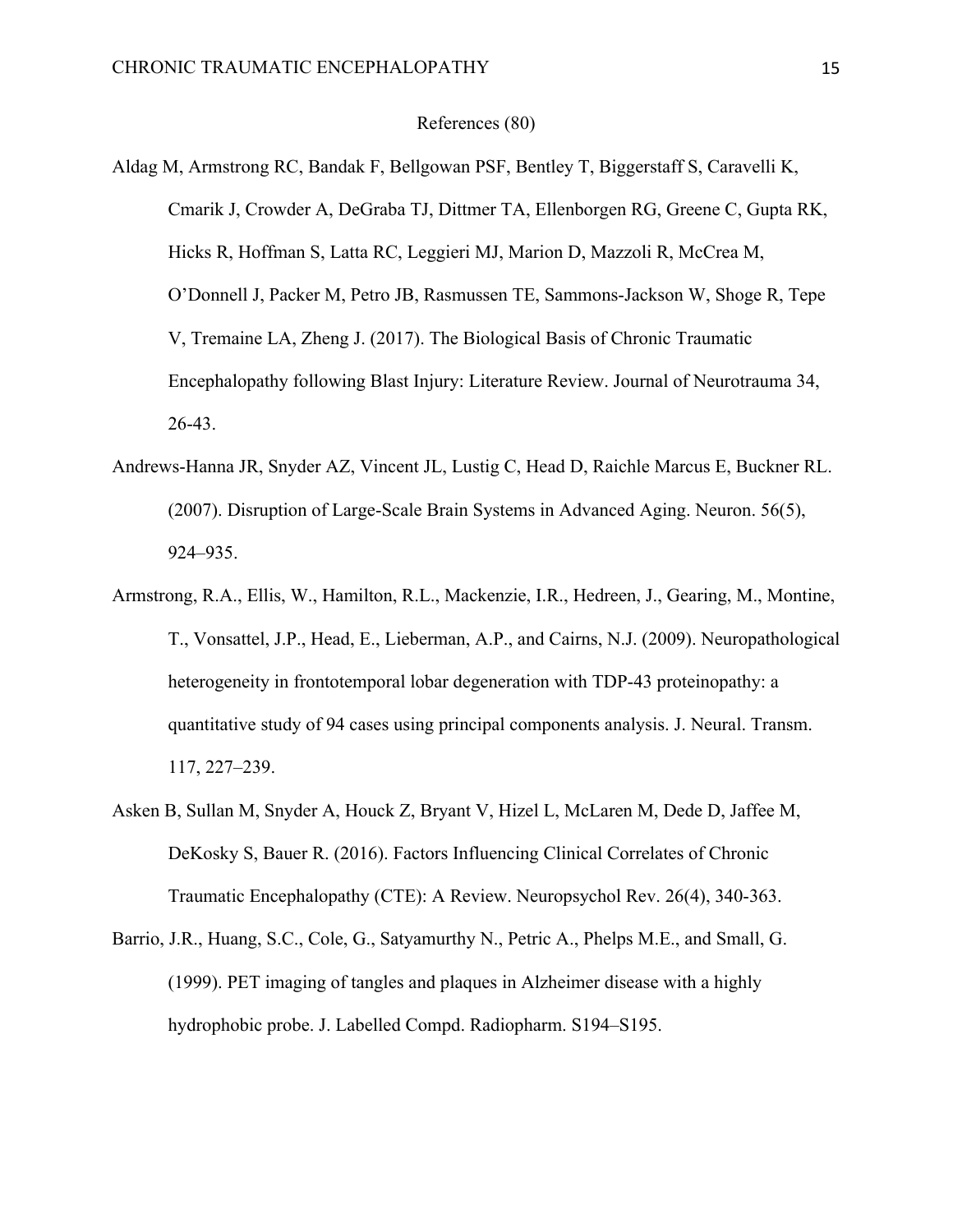- Bazarian, J.J., Zhu, T., Blyth, B., Borrino, A., and Zhong, J. (2012). Subject-specific changes in brain white matter on diffusion tensor imaging after sports-related concussion. Magn. Reson. Imaging 30, 171–180.
- Bosque, P.J., Boyer, P.J., and Mishra, P. (2013). A 43-kDa TDP-43 species is present in aggregates associated with frontotemporal lobar degeneration. PLoS ONE 8, e62301.
- Chen L. (2018). What triggers tauopathy in chronic traumatic encephalopathy? Neural Regeneration Research 13(6), 985-986.
- Corsellis JA, Bruton CJ, Freeman-Browne D. (1973) The aftermath of boxing. Psychol Med 3, 270–303.
- Crary JF, et al. (2014). Primary age-related tauopathy (PART): a common pathology associated with human aging. Acta Neuropathol. 128(6), 755–766.
- DeKosky, S.T., Blennow, K., Ikonomovic, M.D., and Gandy, S. (2013). Acute and chronic traumatic encephalopathies: pathogenesis and biomarkers. Nat Rev Neurol 9, 192–200.
- Faden, A.I., Wu, J., Stoica, B.A., and Loane, D.J. (2015). Progressive inflammation-mediated neurodegeneration after traumatic brain or spinal cord injury. Br. J. Pharmacol. 173, 681– 691.
- Giza CC, Hovda DA. (2014). The new neurometabolic cascade of concussion. Neurosurgery. 75(Suppl 4), S24–33
- Gu J, Wu F, Xu W, Shi J, Hu W, Jin N, Qian W, Wang X, Iqbal K, Gong CX, Liu F. (2017). TDP-43 suppresses tau expression *via* promoting its mRNA instability. Nucleic Acids Res. 45, 6177–6193.
- Harmon, K.G., Drezner, J.A., Gammons, M., Guskiewicz, K.M., Halstead, M., Herring, S.A., Kutcher, J.S., Pana, A., Putukian, M., and Roberts, W.O. (2013). American Medical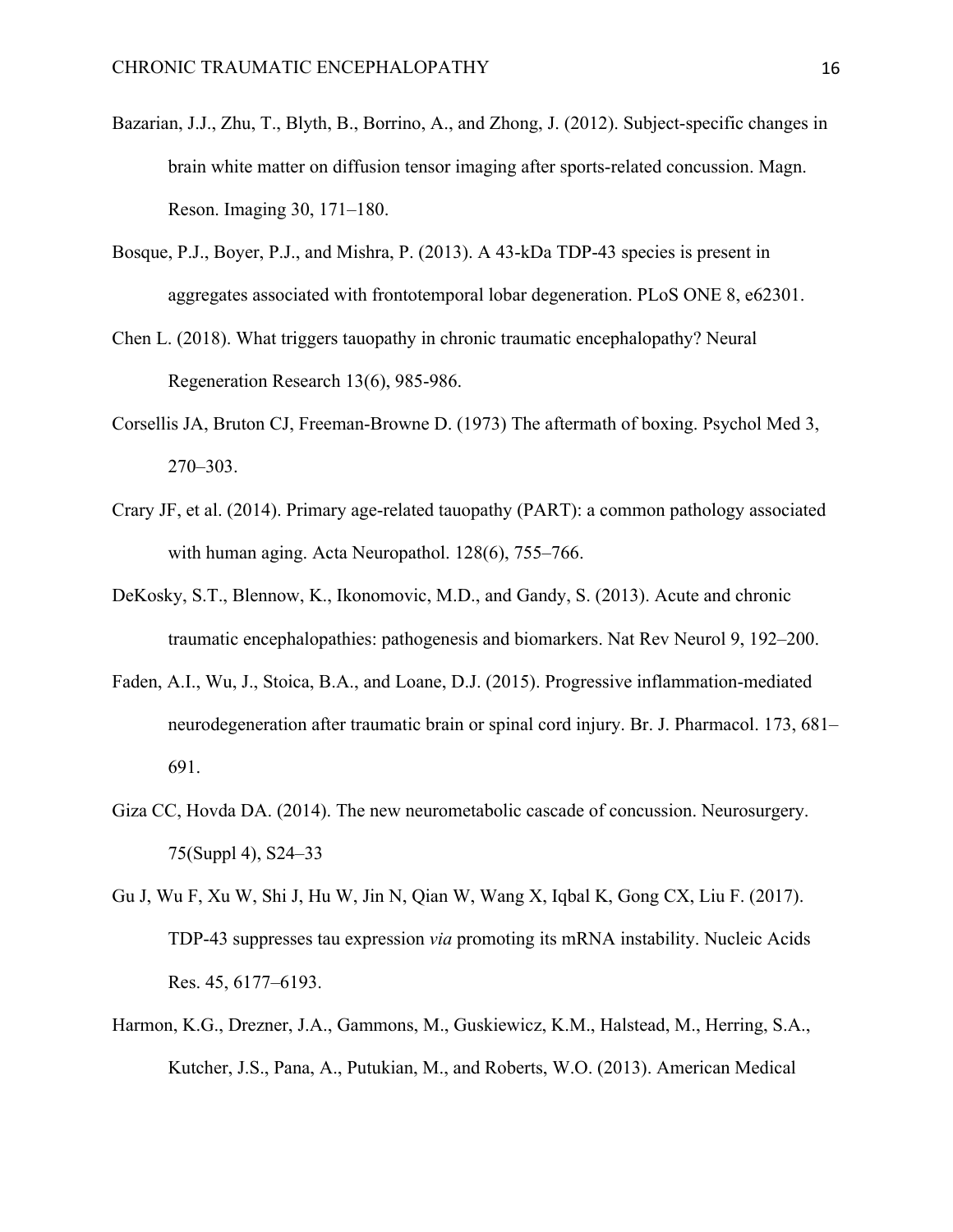Society for Sports Medicine position statement: concussion in sport. Br J Sports Med 47, 15–26.

- Jessen NA, Munk AS, Lundgaard I, Nedergaard M. (2015). The Glymphatic System: A Beginner's Guide. Neurochem Res. 40(12), 2583–2599.
- Ling JP, Pletnikova O, Troncoso JC, Wong PC. (2015). TDP-43 repression of nonconserved cryptic exons is compromised in ALS-FTD. Science. 349, 650–655.
- Lipton, M.L., Gulko, E., Zimmerman, M.E., Friedman, B.W., Kim, M., Gellella, E., Gold, T., Shifteh, K., Ardekani, B.A., and Branch, C.A. (2009). Diffusion-tensor imaging implicates prefrontal axonal injury in executive function impairment following very mild traumatic brain injury. Radiology 252, 816–824.
- Lucke-Wold, B.P., Turner, R.C., Logsdon, A.F., Bailes, J.E., Huber, J.D., and Rosen, C.L. (2014). Linking traumatic brain injury to chronic traumatic encephalopathy: identification of potential mechanisms leading to neurofibrillary tangle development. J. Neurotrauma 31, 1129–1138.
- McKee AC, Cairns NJ, Dickson DW, Folkerth RD, Keene CD, Litvan I, Perl DP, Stein TD, Vonsattel JP, Stewart W, Tripodis Y, Crary JF, Bieniek KF, Dams-O'Connor K, Alvarez VE, Gordon WA TBI/CTE group. (2016). The first NINDS/NIBIB consensus meeting to define neuropathological criteria for the diagnosis of chronic traumatic encephalopathy. Acta Neuropathol. 131, 75–86.
- McKee AC, Stein TD, Nowinski CJ, Stern RA, Daneshvar DH, Alvarez VE, Lee H-S, Hall G, Wojtowicz SM, Baugh CM, Riley DO, Kubilus CA, Cormier KA, Jacobs MA, Martin BR, Abraham CR, Ikezu T, Reichard RR, Wolozin BL, Budson AE, Goldstein LE,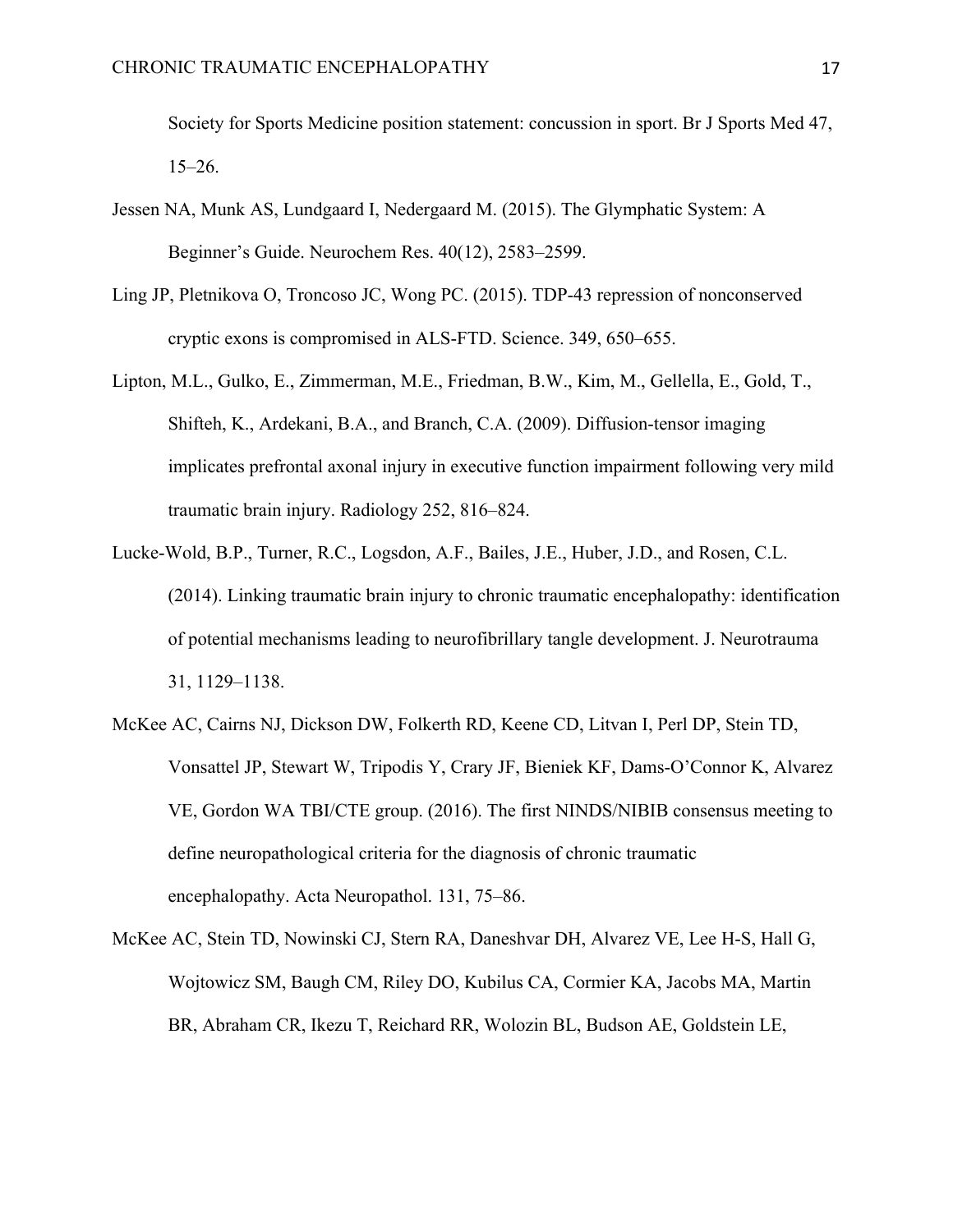Kowall NW, Cantu RC. (2013). The spectrum of disease in chronic traumatic encephalopathy. Brain 136, 43–64.

- McLoyd VC. (1997). The impact of poverty and low socioeconomic status on the socioemotional functioning of African-American children and adolescents: Mediating effects. Social and emotional adjustment and family relations in ethnic minority families. 7, 34.
- Mez J, Solomon T, Daneshvar D, Stein T, McKee A. (2016). Pathologically Confirmed Chronic Traumatic Encephalopathy in a 25-Year-Old Former College Football Player. JAMA Neurol. 73(3), 353-355.
- Neumann M, Sampathu DM, Kwong LK, Truax AC, Micsenyi MC, Chou TT, Bruce J, Schuck T, Grossman M, Clark CM, McCluskey LF, Miller BL, Masliah E, Mackenzie IR, Feldman H, Feiden W, Kretzschmar HA, Trojanowski JQ, Lee VM. (2006). Ubiquitinated TDP-43 in frontotemporal lobar degeneration and amyotrophic lateral sclerosis. Science. 314, 130–133.
- O'Keefe, M. (2015). Study finds 96 percent of former NFL players had CTE.
- Omalu, B., Bailes, J., Hamilton, R.L., Kamboh, M.I., Hammers, J., Case, M., and Fitzsimmons, R. (2011). Emerging histomorphologic phenotypes of chronic traumatic encephalopathy in American athletes. Neurosurgery 69, 173–183.
- Osnato M. (1927). Postconcussion neurosis-traumatic encephalitis a conception of postconcussion phenomena. Arch NeurPsych 18, 181–214.
- Stein et al. (2014). Chronic traumatic encephalopathy: a spectrum of neuropathological changes following repetitive brain trauma in athletes and military personnel. Alzheimer's Research & Therapy 6, 4.